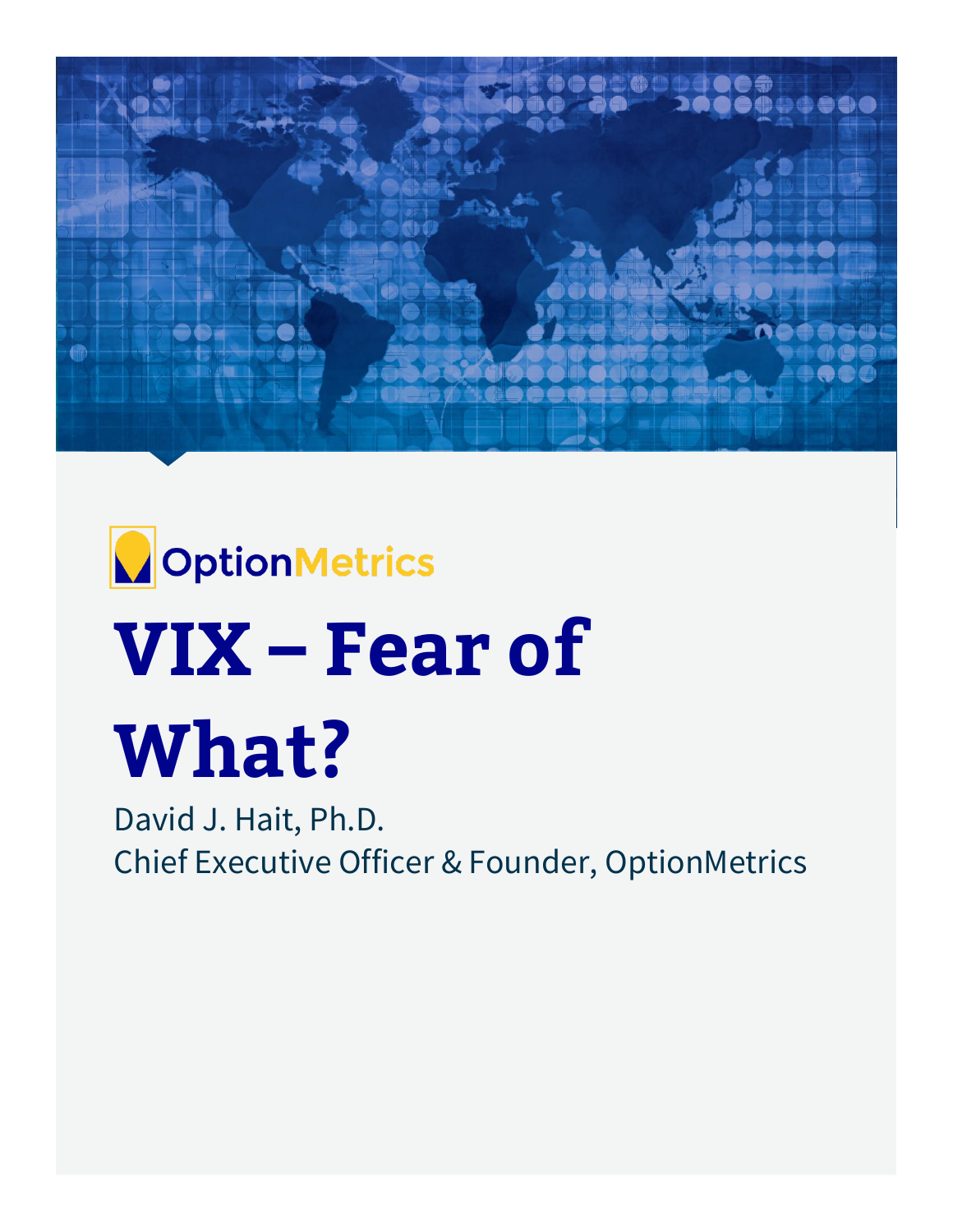The widely touted "fear gauge" is less about what *might* happen, and more about what already *has* happened.

#### **Summary**

- The VIX, while promoted as an indicator of future market volatility, has more to do with present and past market returns than future volatility
- Most (98.8%) of the daily variation in the VIX can be explained by current SPX returns and lagged VIX values
- Unexplained changes in the VIX are more likely due to contemporaneous market reactions rather than fear of future events
- Despite its lack of predictive ability, the VIX could be useful as a hedge against bidirectional jump risk

# **Introduction**

The CBOE Volatility Index, or VIX, is described by the CBOE as "a measure of market expectation of shortterm volatility conveyed by SPX option prices." The VIX is calculated by constructing a set of synthetic variance swaps using the prices of S&P 500 index options traded on the CBOE. The values of these variance swaps are then used to derive a 30-day (annualized) volatility. By construction, the VIX closely tracks the Black-Scholes implied volatility of at-the-money SPX options with expirations closest to 30 calendar days.

In recent years, the VIX has become more popular in the financial press as a barometer of market risk. Often referred to as the "fear gauge", an increase in the VIX is generally regarded as a forward-looking indicator of higher turmoil in the stock market. If the VIX is to be considered a reliable and useful indicator, it should possess at a minimum the following two characteristics:

1. Day-to-day changes in the value of the VIX should reflect the market's changing expectations of future volatility, and

2. The VIX should contain information about future volatility beyond that which is already available from current and past SPX returns.

To see whether these characteristics are actually present in the VIX, we regress the VIX against a set of lagged values of the VIX itself as well as contemporaneous and lagged values of the SPX and its second and fourth power.

We find that 98.8% of the variation in the VIX can be explained by a small set of explanatory variables. This means that no more than 1.2% of the VIX's daily variance can be explained by changes in market sentiment

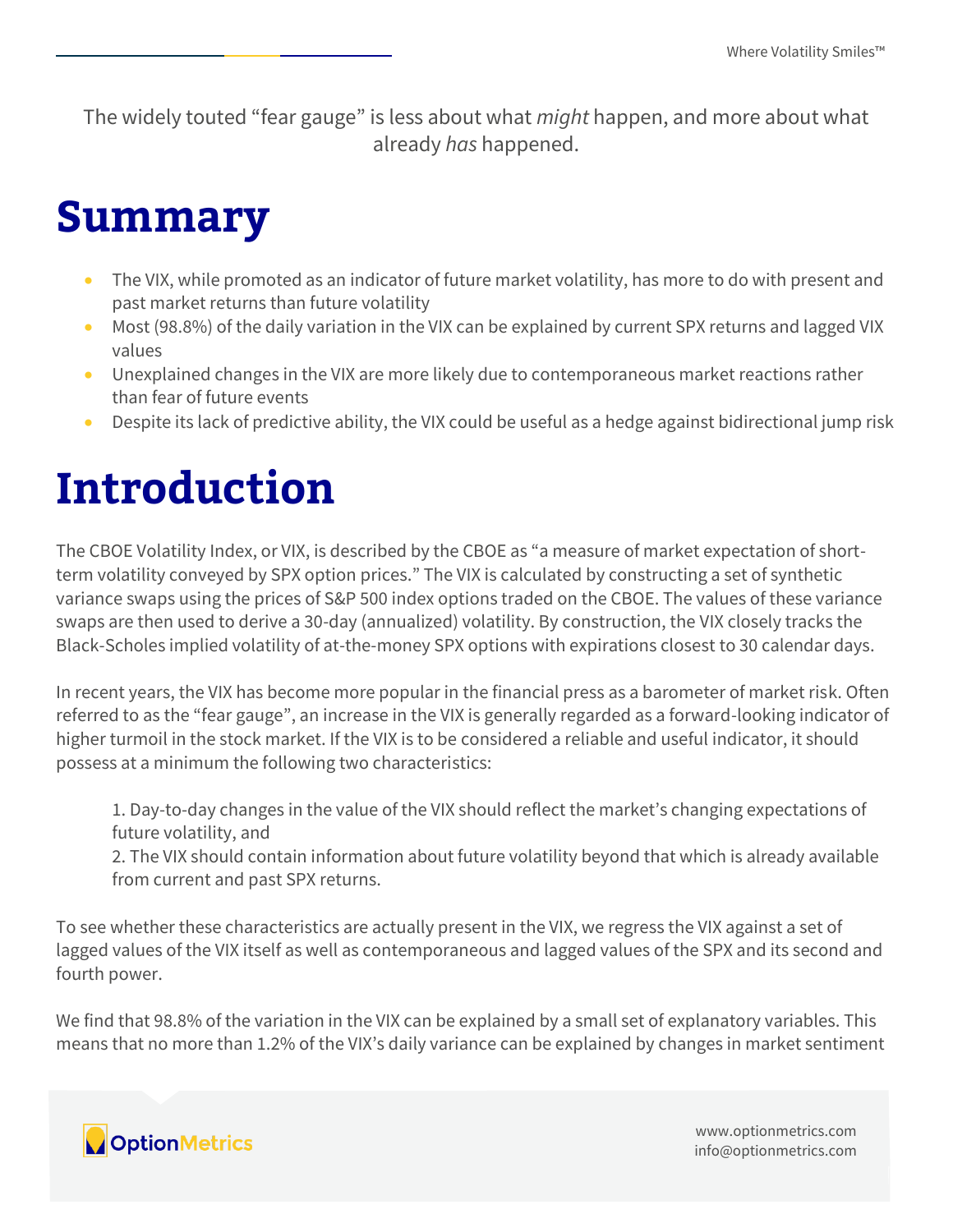which are not already reflected in the SPX index. We additionally find that of this remaining variation in the VIX, most of it appears to be correlated with extreme stock market events happening contemporaneously, rather than predicting future volatility shocks.

These results suggest that the VIX's value is less that of a predictor of future volatility shocks, and more as a measure of contemporaneous SPX jump risk. In fact, we envision that traded instruments based on the VIX, such as VIX futures, could be used to effectively hedge jump risk, and thus have a useful risk-management role.

### **Data**

We use the daily closing VIX and SPX values from the OptionMetrics IvyDB US database for dates from January 2, 1996 to August 5, 2016. These series are depicted in Figure 1. The most evident characteristic is the strong negative correlation between the VIX and the SPX, with downward moves in the SPX tending to correspond with increases in the VIX and vice-versa.

The SPX index which underlies the VIX has significant heteroscedasticity, with short term shocks in variance tending to persist over several days. Since the VIX represents 30-day (averaged) volatility on the SPX index, we might expect to see the VIX generally reverting to a long term mean value, with short-term jumps in volatility tending to decay over time. In fact, the VIX data does exhibit negative autocorrelation, or "reversion to the mean", as is also apparent in the chart of VIX in Figure 1 and the histogram in Figure 2.



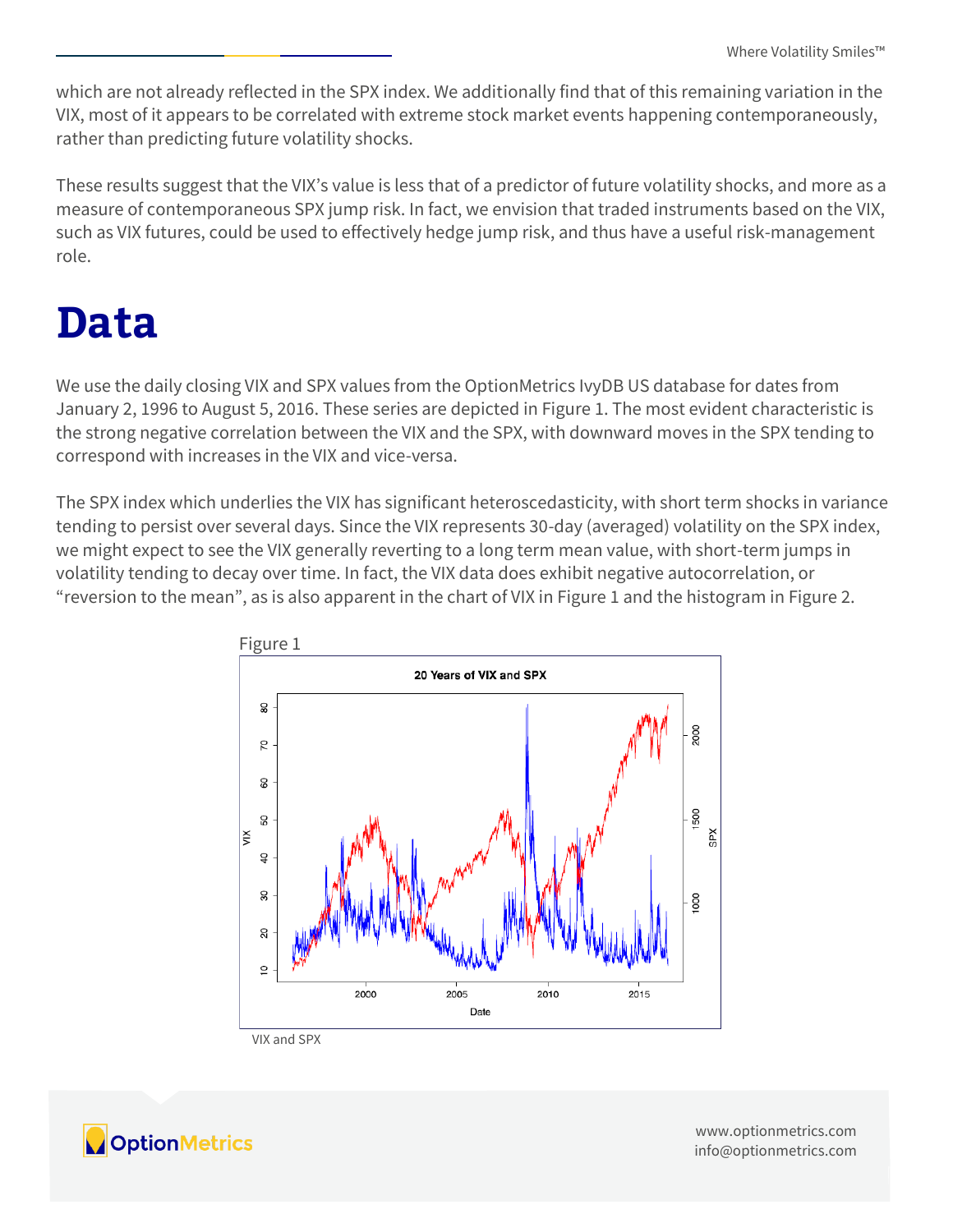

VIX Histogram

## **Model and Estimation**

We estimate a regression equation using the current level of VIX as the dependent variable, and the following independent variables:

VIXT1, VIXT5, and VIXT10 – the VIX index lagged by 1 day, 5 days, and 10 days, respectively. The choice of lags attempt to capture dependency of the level of the VIX from one day, one week, and two weeks prior.

SPXR, SPXR2, SPXR4 – The return on the SPX index, return-squared, and return to the fourth power, respectively. The SPXR variable are intended to capture the negative correlation between changes in the SPX and the VIX; while the SPXR2 and SPXR4 variables will capture any direction-independent jump effects of the SPX on the VIX.

The results of the regression are given in Table 1. All of the regression variables are significant to  $p \le 0.001$ . The R2 of the regression, signifying the proportion of VIX variance explained by the regression variables, is approximately 0.988. The standard error of the residuals is approximately 0.907.

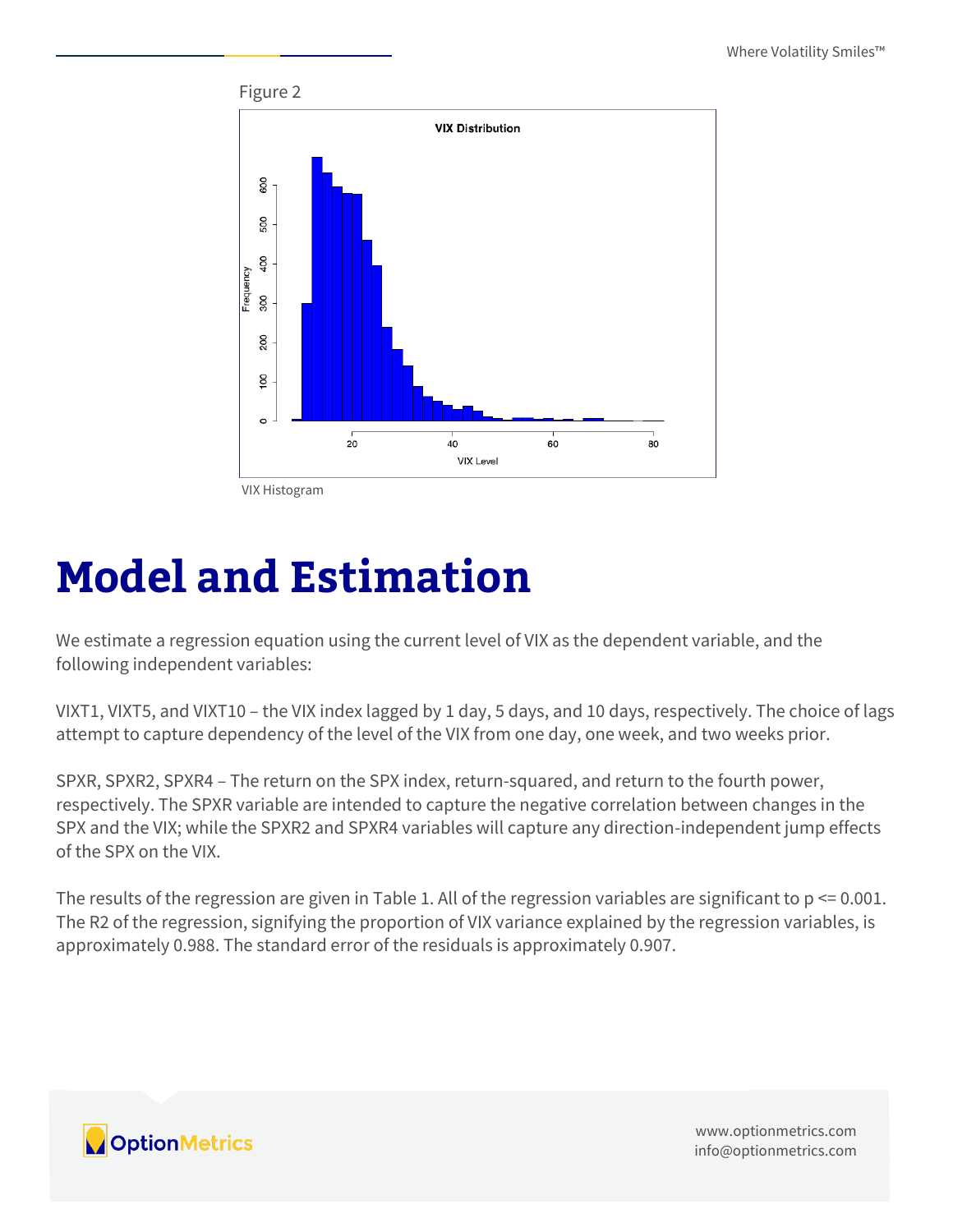#### Table 1 – Regression Results

|                | Estimate                                                                  | Std. Error           | t value    |
|----------------|---------------------------------------------------------------------------|----------------------|------------|
| Constant       | 0.449                                                                     | 0.037                | 12.157     |
| VIXT1          | 0.911                                                                     | 0.005                | 190.718    |
| VIXT5          | 0.039                                                                     | 0.005                | 7.09       |
| <b>VIXT10</b>  | 0.025                                                                     | 0.004                | 5.802      |
| <b>SPXR</b>    | $-106.205$                                                                | 1.041                | $-102.008$ |
| SPXR2          | 964.305                                                                   | 51.9                 | 18.58      |
| SPXR4          | -70511.237                                                                | 6122.303             | $-11.517$  |
| $n^2$<br>0.000 | $F \rightarrow F \rightarrow F \rightarrow F \rightarrow F \rightarrow F$ | zochaz odalo u Ulcri | 0.007      |

R<sup>2</sup> = 0.988. F-stat (6,5161) = 70627.092. Resid. S.E. = 0.907

Other than the linear dependence of the VIX on SPX and the lagged VIX values, there is a significant dependence on SPXR2 and SPXR4.

A scatter plot of the residuals is shown in Figure 3. Ninety-five percent (95%) of the residuals fall in the interval (-1.63, 1.84), which indicates that our model is accurate to within better than 2 VIX points on any given day.

We have indicated residuals that have a large magnitude than  $\pm 3$  with a red dot. Several of these extreme values have been identified with a notable event that occurred on that day. In particular, we can see that most of the extreme deviations from our regression model occurred during a large move in the VIX corresponding to a large SPX shock (or a large reversion back to the mean on the next day, as a correction). This suggests that while SPXR2 and SPXR4 capture a large portion of the variation in the VIX due to jumps, there is still room for further explanation of large VIX movements as a result of information surprises. However, this effect is contemporaneous, not predictive, contrary to the assumed role of a VIX as having predictive ability for large volatility movements.